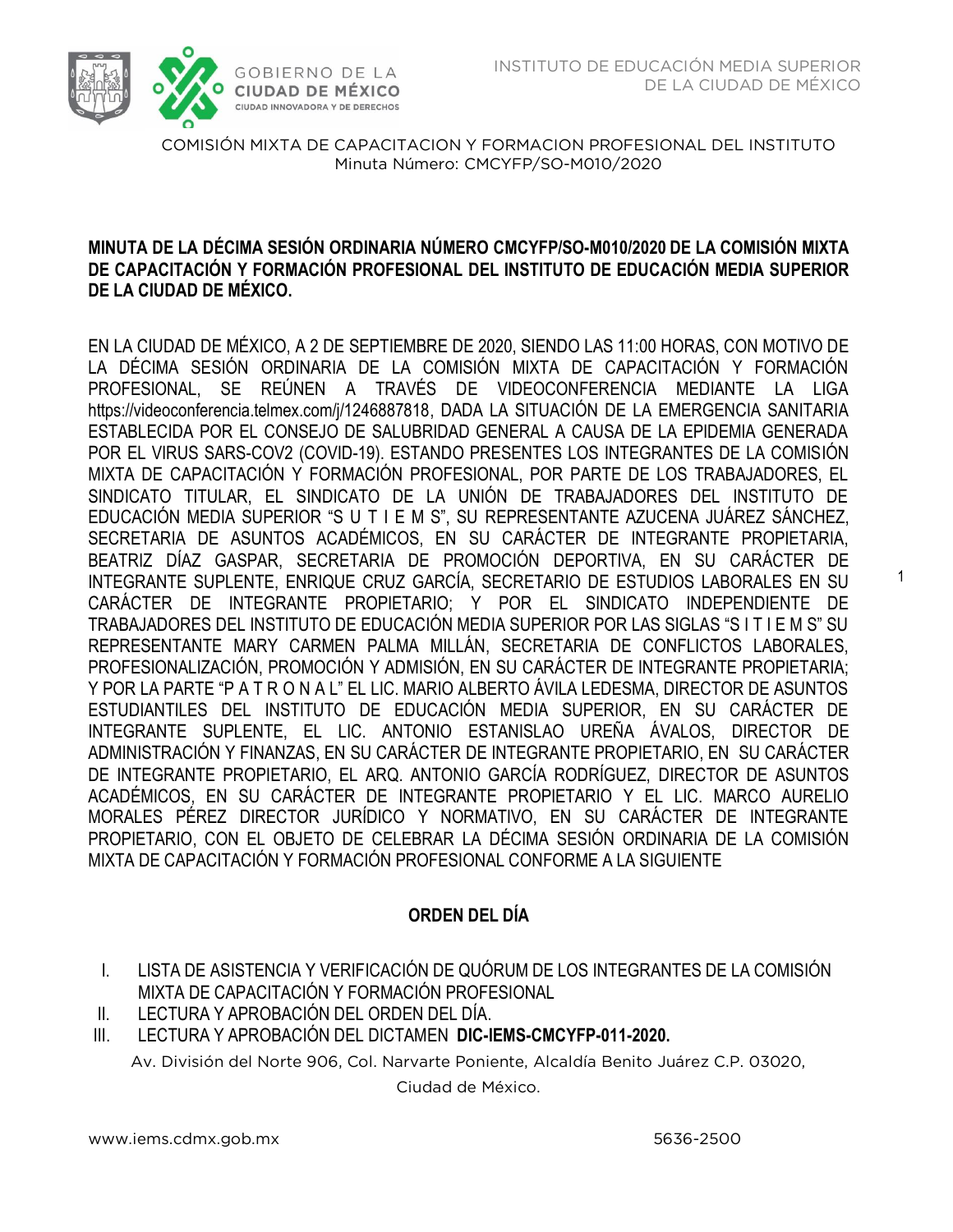

- IV. LECTURA Y APROBACIÓN DE LA CONVOCATORIA **CON-N-CMCYFP-003-2020.**
- V. SE PROPONE FECHA PARA LA CELEBRACIÓN DE LA DÉCIMA PRIMERA SESIÓN ORDINARIA DE LA COMISIÓN MIXTA DE CAPACITACIÓN Y FORMACIÓN.
- VI. ASUNTOS GENERALES.

# **M I N U T A**

**PRIMERO. -** DE ACUERDO CON LA LISTA DE ASISTENCIA DE LOS INTEGRANTES DE LA COMISIÓN, EXISTE QUÓRUM LEGAL VÁLIDO PARA LLEVAR A CABO LA DÉCIMA SESIÓN ORDINARIA DE LA COMISIÓN MIXTA DE CAPACITACIÓN Y FORMACIÓN PROFESIONAL.

**SEGUNDO. -** PREVIA LECTURA SE APRUEBA EL ORDEN DEL DÍA PROPUESTO POR LOS **INTEGRANTES** 

**TERCERO. -** LOS INTEGRANTES DE LA COMISIÓN MIXTA DE CAPACITACIÓN Y FORMACIÓN PROFESIONAL APRUEBAN EN TODAS Y CADA UNA DE SUS PARTES EL DICTAMEN **DIC-IEMS-CMCYFP-011-2020** PARA TODOS LOS EFECTOS ADMINISTRATIVOS CORRESPONDIENTES.

**CUARTO. -** LOS INTEGRANTES DE LA COMISIÓN MIXTA DE CAPACITACIÓN Y FORMACIÓN PROFESIONAL APRUEBAN EN TODAS Y CADA UNA DE SUS PARTES LA CONVOCATORIA **CON-N-CMCYFP-003-2020** PARA TODOS LOS EFECTOS ADMINISTRATIVOS CORRESPONDIENTES.

**QUINTO. -** SE ACUERDA FECHA PARA LA CELEBRACIÓN DE LA DÉCIMA PRIMERA SESIÓN ORDINARIA DE LA COMISIÓN MIXTA DE CAPACITACIÓN Y FORMACIÓN PROFESIONAL EL **23 DE SEPTIEMBRE DE 2020, A LAS 11:00 HRS**. SE ENVIARÁ MEDIANTE CORREO ELECTRÓNICO LA LIGA DE LA VIDEOCONFERENCIA A LOS INTEGRANTES, PREVIO A LA SESIÓN RESPECTIVA.

**SEXTO**. **-** LOS ACUERDOS TOMADOS EN LA PRESENTE SESIÓN, SON VÁLIDOS Y SURTIRÁN SUS EFECTOS LEGALES Y JURÍDICOS EN TÉRMINOS DE LO DISPUESTO POR EL NUMERAL TERCERO. PÁRRAFO SÉPTIMO Y OCTAVO DEL "ACUERDO POR EL QUE SE AUTORIZA EL USO DE MEDIOS REMOTOS TECNOLÓGICOS DE COMUNICACIÓN COMO MEDIOS OFICIALES PARA CONTINUAR CON LAS SESIONES DE LOS ÓRGANOS COLEGIADOS EN LAS DEPENDENCIAS, ÓRGANOS DESCONCENTRADOS, ENTIDADES DE LA ADMINISTRACIÓN PÚBLICA Y ALCALDÍAS DE LA CIUDAD DE MÉXICO, CON MOTIVO DE LA EMERGENCIA SANITARIA POR CAUSAS DE FUERZA MAYOR DEL

Av. División del Norte 906, Col. Narvarte Poniente, Alcaldía Benito Juárez C.P. 03020,

Ciudad de México.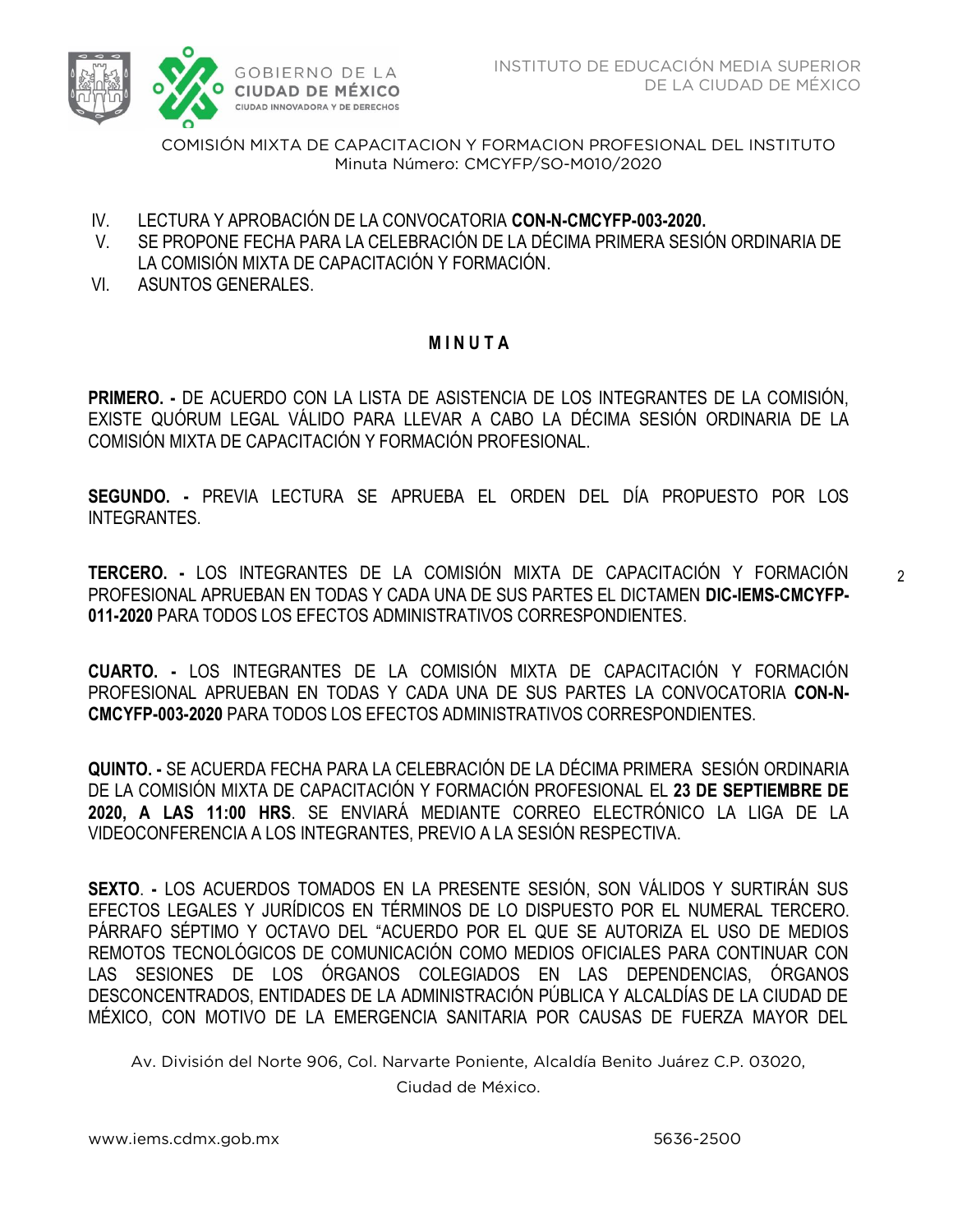

 CONSEJO DE SALUD DE LA CIUDAD DE MÉXICO", PUBLICADO EN LA GACETA OFICIAL DE LA CIUDAD DE MÉXICO EL 06 DE ABRIL DE 2020.

**SÉPTIMO.** – AGOTADOS EN SU TOTALIDAD LOS ASUNTOS DEL ORDEN DEL DÍA, LOS INTEGRANTES DE LA COMISIÓN EXPRESARON SU CONSENTIMIENTO SIN MEDIAR ALGÚN VICIO DE LA VOLUNTAD, RESPECTO DE LA MINUTA EMITIDA. LA QUE SURTIRÁ EFECTOS LEGALES A PARTIR DE SU PUBLICACIÓN EN LA PÁGINA OFICIAL DEL INSTITUTO DE CONFORMIDAD CON EL NUMERAL SEXTO DE LA PRESENTE MINUTA, Y LAS FIRMAS AUTÓGRAFAS DE LOS QUE EN EL INTERVINIERON SE ASENTARAN UNA VEZ TERMINADA LA EMERGENCIA SANITARIA.

# **ESTE DOCUMENTO SE FIRMA SIENDO LAS 12:11 HORAS DEL 2 DE SEPTIEMBRE DE 2020------------------ -----------------------------------------------------------------------------------------------------------------------------------------------------**

# **FIRMAN LAS PARTES**

## **POR PARTE DE LOS TRABAJADORES DEL IEMS**

### **AZUCENA JUÁREZ SÁNCHEZ**

INTEGRANTE PROPIETARIA SECRETARIA DE ASUNTOS ACADÉMICOS DEL SINDICATO DE LA UNIÓN DE TRABAJADORES DEL INSTITUTO DE EDUCACIÓN MEDIA SUPERIOR (SUTIEMS)

### **JORGE CRUZ MARTÍNEZ**

INTEGRANTE SUPLENTE SECRETARIO DE FINANZAS DEL SINDICATO INDEPENDIENTE DE TRABAJADORES DEL INSTITUTO DE EDUCACIÓN MEDIA SUPERIOR (SITIEMS)

### **BEATRIZ DÍAZ GASPAR**

INTEGRANTE SUPLENTE SECRETARIA DE PROMOCIÓN DEPORTIVA DEL SINDICATO DE LA UNIÓN DE TRABAJADORES DEL INSTITUTO DE EDUCACIÓN MEDIA SUPERIOR (SUTIEMS)

# **ENRIQUE CRUZ GARCÍA**

INTEGRANTE PROPIETARIO SECRETARIO DE ESTUDIOS LABORALES DEL SINDICATO DE LA UNIÓN DE TRABAJADORES DEL INSTITUTO DE EDUCACIÓN MEDIA SUPERIOR (SUTIEMS)

Av. División del Norte 906, Col. Narvarte Poniente, Alcaldía Benito Juárez C.P. 03020, Ciudad de México.